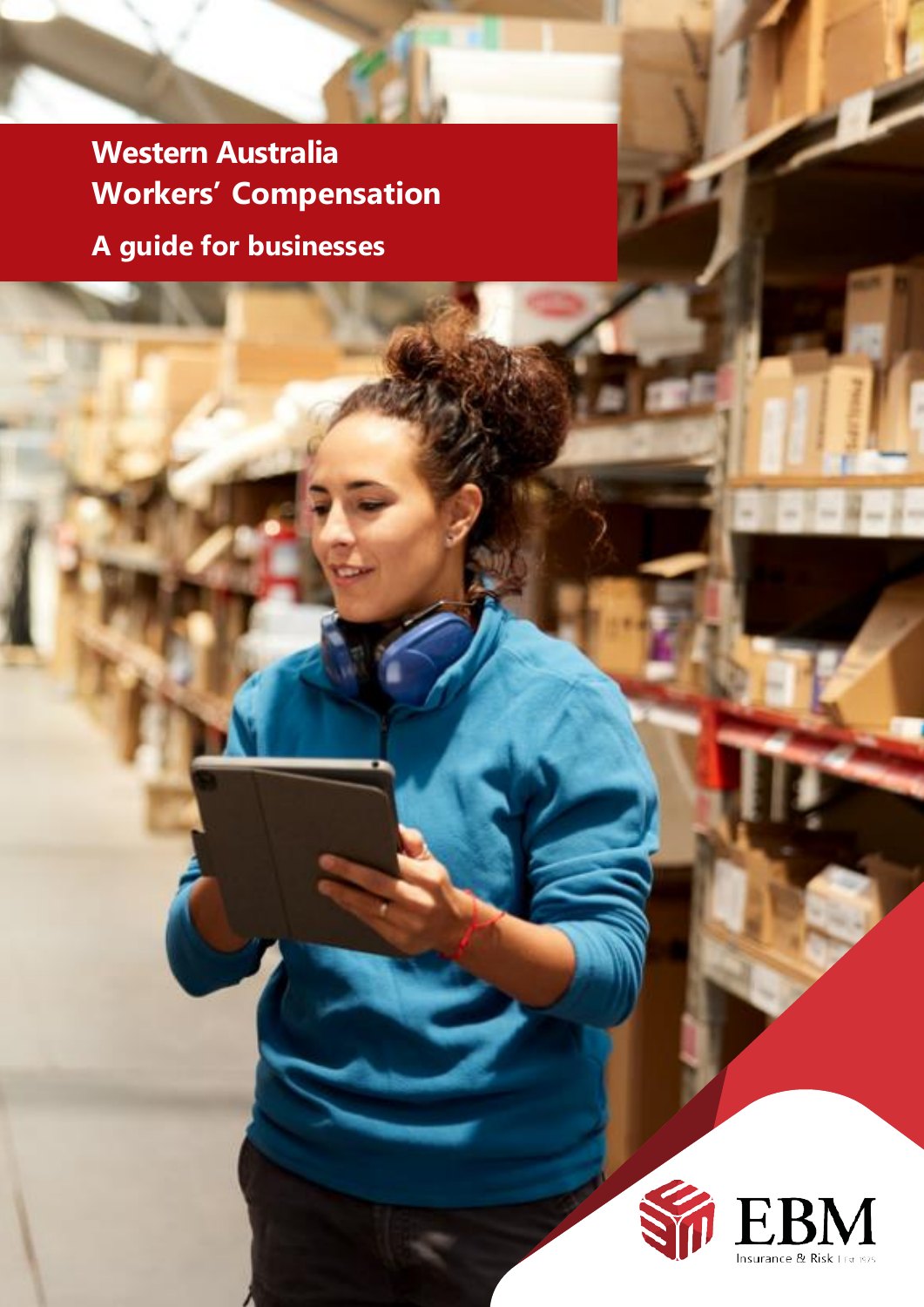# **About WA Workers' Compensation**

In Western Australia (WA)<sup>[1](#page-1-0)</sup>, employers are legally required to hold a current Workers' Compensation insurance policy<sup>[2](#page-1-1)</sup> from an approved insurer to cover their workers and business against a workplace injury/illness as per the Workers' Compensation and Injury Management Act 1981 (the Act).

EBM Insurance & Risk (EBM) has prepared the following summary to assist and support our clients<sup>[3](#page-1-2)</sup> and includes the following key information:

- Definitions of who is considered a worker
- Legal requirements
- Location of employment and considerations
- Additional insurance cover requirements
- Submitting a workers' compensation claim
- Injury Management system.

### **Your EBM Account Manager is also available to help with any queries you may have.**

Further information is available from [WorkCover WA](https://www.workcover.wa.gov.au/employers/understanding-your-rights-obligations/covering-your-workers/) or alternatively, you may wish to contact a legal advisor.

<span id="page-1-0"></span><sup>1</sup> Workers' Compensation is compulsory for all employers in Australia. Please refer to each state or territory regulator for more information or contact your EBM Account Manager for assistance.

<span id="page-1-1"></span><sup>&</sup>lt;sup>2</sup> WA Employer Indemnity Policy is standard policy wording set by WorkCover WA.

<span id="page-1-2"></span><sup>&</sup>lt;sup>3</sup> This document is not intended to be comprehensive and does not constitute legal advice.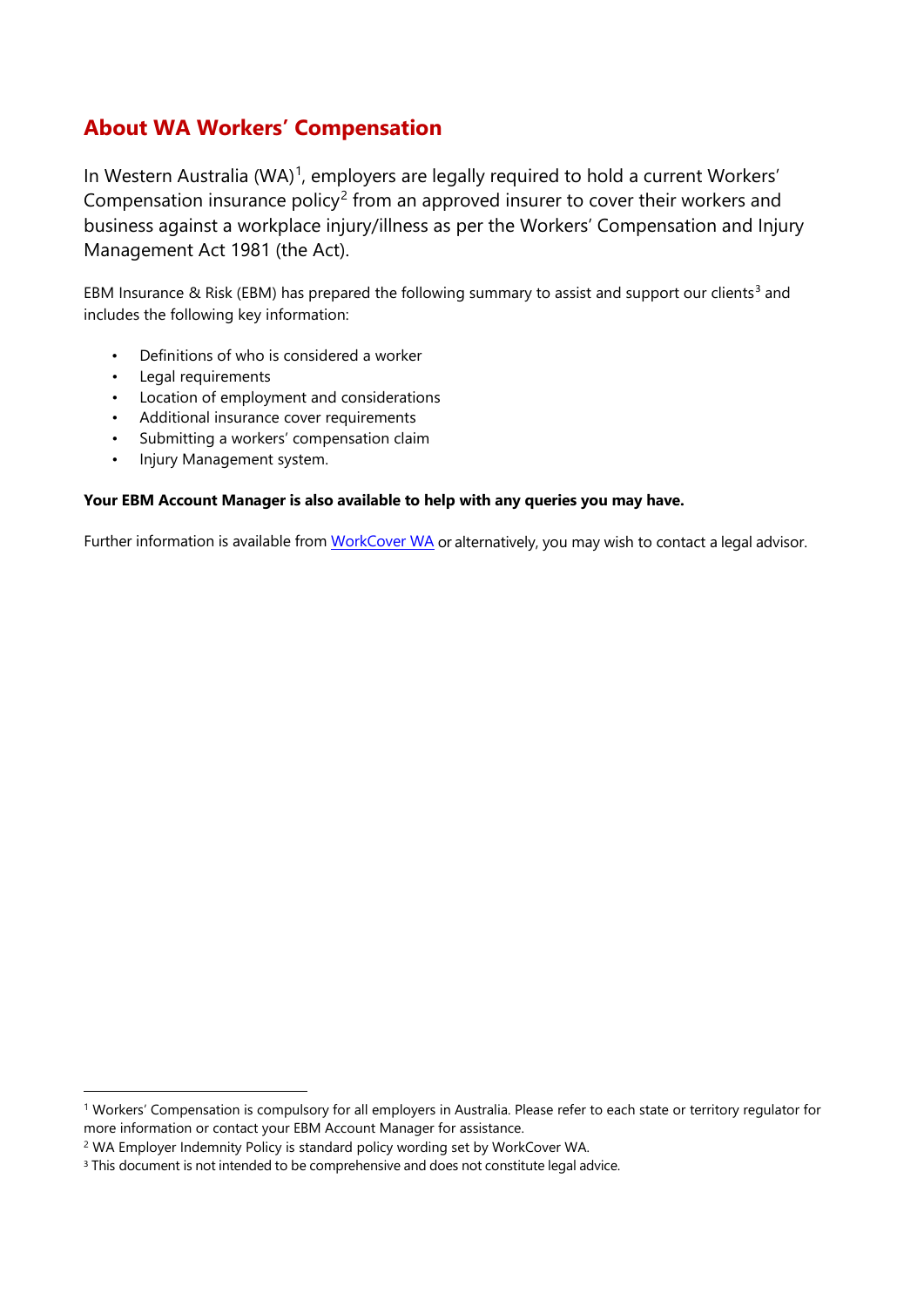We draw your attention to the following key information about the WA Workers' Compensation Employer Indemnity Policy to assist your business in understanding your insurance and risk requirements.

# **Covering Your Workers**

The Act provides a very broad definition of what is considered a Worker. It is important to discuss your workforce structure (including your working arrangement with contractors and sub-contractors) with your EBM Account Manager to understand your workers' compensation policy obligations.

Please refer t[o WorkCover WA](https://www.workcover.wa.gov.au/employers/understanding-your-rights-obligations/covering-your-workers/) for more information on the definition of a worker, including:

- **•** Primary definition of a worker
- **•** Extended definition of a worker
- **•** Contractor/Sub-contractors
- **•** Interstate workers
- **•** Working Directors.

Of note, only private companies (not public companies) have the option of covering their working directors. Each director must be named on the policy with an estimate of their remuneration.

In relation to private companies, a working director means a director of a company:

- **•** who executes work for or on behalf of a company; and
- **•** whose earnings as a director of the company by whatever means are in substance for personal manual labour or services.

#### **Failure to nominate a working director on the Salary & Wages Declaration form will result in such person(s) not being insured for workers' compensation.**

In some cases, it may be preferable to effect alternative income protection options for working directors. Please ask your EBM Account Manager for details.

# **Workers' Compensation Substitutes are Illegal**

An employer cannot contract out of their liability under the Act.

- A personal sickness and accident policy cannot be substituted for a workers' compensation policy. An employer must have a workers' compensation policy regardless of the fact that the worker may also choose to take out a personal accident policy
- Sometimes a contractor/sub-contractor is asked to sign an agreement with the employer to the effect that the contractor/sub-contractor is not entitled to claim workers' compensation. If the contractor/sub-contractor is defined as a 'worker' under the Act, then this agreement is prohibited and invalid
- An employer must not deduct monies for payment of a workers' compensation policy from any workers wages. If deducted, all deductions, may be recovered from the employer or the insurance company who deducted it.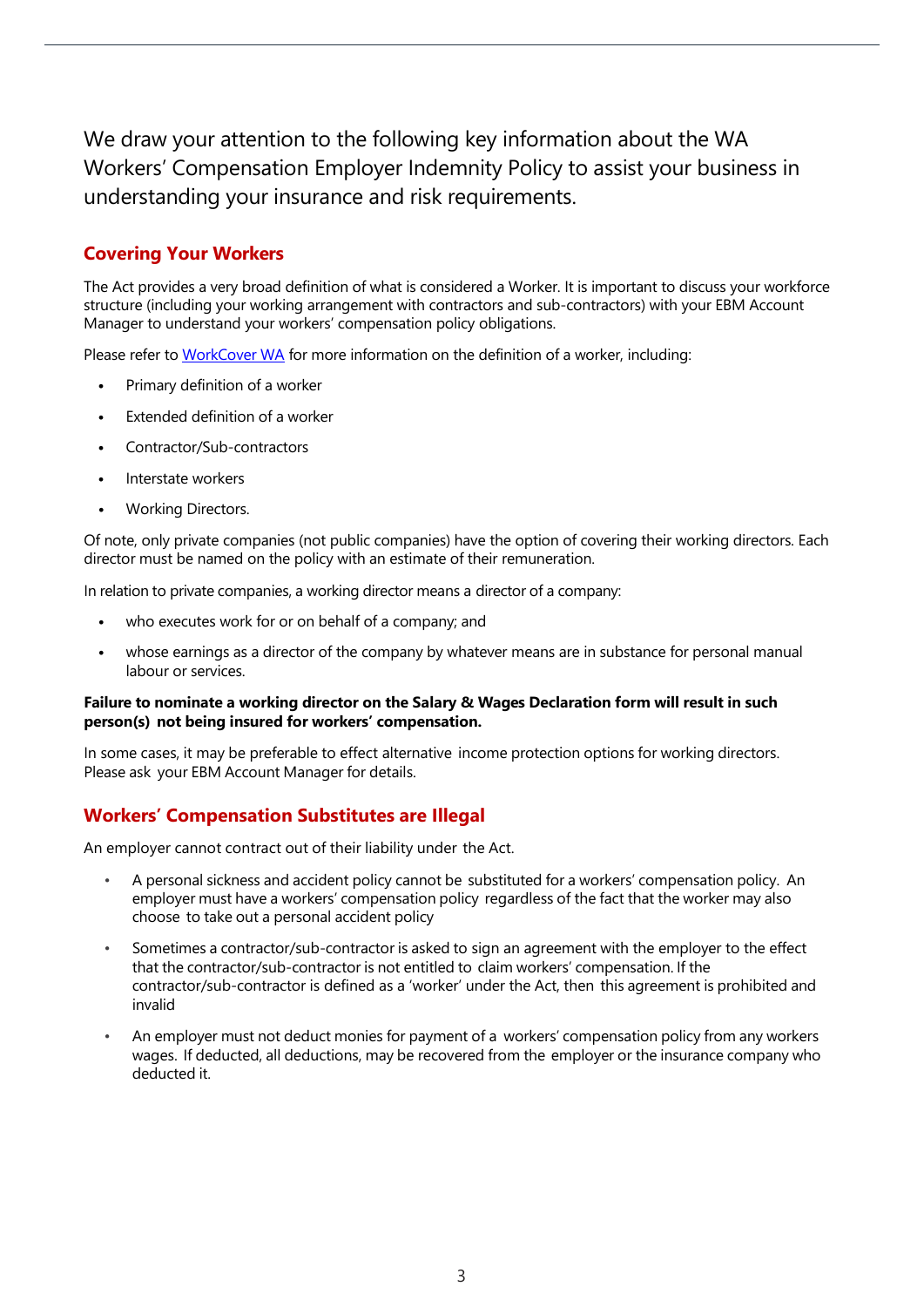# **Avoidance Arrangements**

Some employers may attempt to engage in 'avoidance arrangements' to try to avoid their liabilities under the Act. That is, they may ask individuals to incorporate (set up their own company) as a condition of getting a contract for work. Employers commit an offence by engaging in these arrangements $^4$  $^4$ .

For details of fines and penalties that may be imposed, refer to [WorkCover WA.](https://www.workcover.wa.gov.au/employers/compliance-activities/)

# **Workers Employed Across State Boundaries**

The Act provides that the workers' compensation premium payable and entitlement for injured workers are determined by each worker's "State of Connection".

A worker's State of Connection is identified by applying the following sequential tests:

- a. The State in which the worker usually works in that employment
- b. If no State is identified by test (a), the State in which the worker is usually based for the purposes of that employment
- c. If no State is identified by test (a) or (b), the State in which the employer's principal place of business in Australia is located.

This applies to all workers interstate or overseas and the Act extends to cover those workers for six months only. If your worker is going to be out of the State for longer than six months, then it is essential that the following action is taken:

- You advise EBM and we will negotiate with your insurer to arrange a policy to cover that worker, if possible and if required; or
- You take out an Employers' Liability policy in that state or country, if possible and if required.

# **Industrial Disease Workers' Compensation**

Industrial Disease Workers' Compensation insurance is **compulsory** for any workers who visit or work on a mine site in WA. This is a separate insurance policy that is provided by the Insurance Commission of Western Australia.

The [Insurance Commission of Western Australia](https://www.icwa.wa.gov.au/other-insurance/industrial-diseases) advises: Liability is limited to workers' compensation payments for the respiratory diseases of pneumoconiosis, lung cancer, mesothelioma and diffuse pleural fibrosis, all of which may arise from exposure to harmful mineral dust through employment in mining activities.

The minimum premium for the policy is issued for a three-year period or part thereof.

Should you have any workers who visit or work on a mine site in WA, this separate policy will be required. Please speak to your EBM Account Manager who will be able to arrange this cover on your behalf.

# **Extra Territorial Workers' Compensation**

If your workers go overseas on business, you should consider effecting Extra Territorial Workers' Compensation Insurance cover. This cover is usually incorporated as an extension of a Corporate Travel Policy.

You should be aware that workers' compensation is dealt with differently in all overseas countries.

<span id="page-3-0"></span><sup>4</sup> Source: WorkCover WA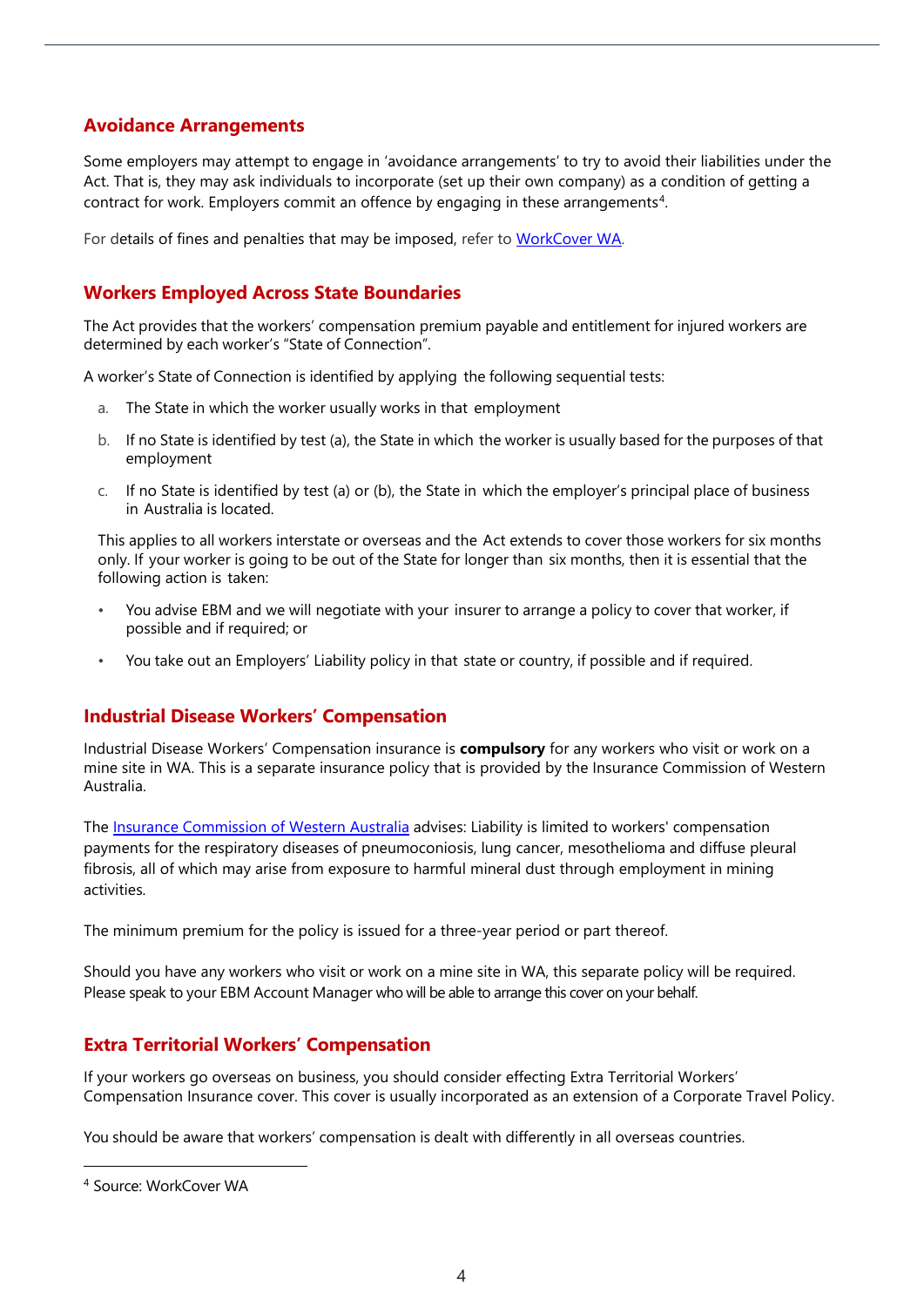# **Below is a guide to the optional extensions[5](#page-4-0) available under WA workers' compensation insurances.**

Workers' Compensation in WA can be extended to provide additional cover where required by the business. Where it has been identified that your business requires an optional extension (and you request EBM to arrange this option on your behalf), EBM will negotiate with your insurer, and where able, arrange any required extensions.

A summary of the optional extensions available are outlined below:

## **1. Principal Indemnity Extension – Statutory Benefits and/or at Common Law**

A Principal Indemnity Extension, covering a named Principal for claims under Section 175 of the Act and/or at Common Law, will enable the insurer to respond in the event your worker pursues a claim against the Principal.

The indemnity provided by the Principal Indemnity Extension only applies where a **contractual obligation** exists to the Principal to obtain employers indemnity insurance in respect to one of your workers.

This extension must be specifically requested and agreed to by insurers and is considered in conjunction with the Waiver of Subrogation extensions.

### **2. Waiver of Subrogation – Statutory Benefits and/or at Common Law**

Waiver of Subrogation waives the right of the insurer under the Employer Indemnity Policy to pursue recovery from the Principal.

The indemnity provided by the Waiver of Subrogation only applies where a **contractual obligation** exists to the Principal to obtain employers indemnity insurance.

This extension is considered in conjunction with the Principals Indemnity extension.

#### **3. Increased Common Law Limit**

Additional Common Law cover can be negotiated up to a maximum of \$200 million.

The standard Employers Indemnity Policy and cost in respect to any one event, regardless of how many workers are injured by that one event, is limited to \$50 million.

## **4. Overseas Common Law**

This important extension extends common law to workers for work related injuries that occur while working **temporarily overseas (6 months)**, therefore providing the same policy benefits as if they were working in WA.

This extension may **not**:

- be available for all locations
- apply at any time during the period of travel where the Australian Government has issued travel advisory warnings.

In these situations, it is important to contact your EBM Account Manager to discuss alternative options.

<span id="page-4-0"></span><sup>5</sup> All extensions are subject to the Terms, Conditions, Limitations and Exclusions of each of the Policies as issued by the insurer.